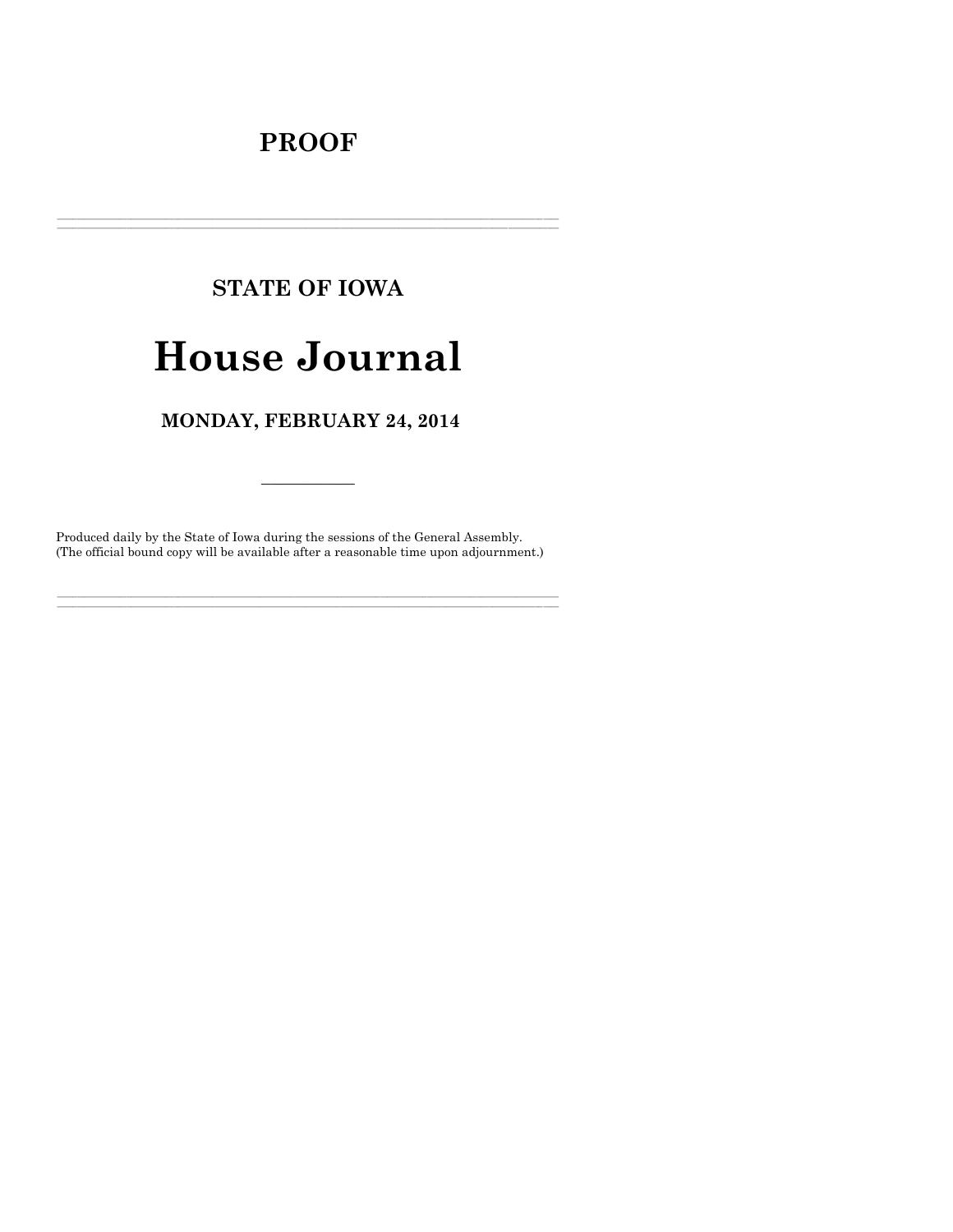### **JOURNAL OF THE HOUSE**

Forty-third Calendar Day - Twenty-ninth Session Day

Hall of the House of Representatives Des Moines, Iowa, Monday, February 24, 2014

The House met pursuant to adjournment at 1:05 p.m., Speaker Paulsen in the chair.

Prayer was offered by Reverend Belinda Creighton-Smith, Faith Temple Baptist Church, Waterloo. She was the guest of Representative Berry of Black Hawk County.

#### PLEDGE OF ALLEGIANCE

The Pledge of Allegiance was led by Rebecca Boyer, Page from Ringsted.

The Journal of Friday, February 21, 2014, was approved.

#### INTRODUCTION OF BILLS

**[House File 2364,](http://coolice.legis.iowa.gov/Cool-ICE/default.asp?Category=billinfo&Service=Billbook&frame=1&GA=85&hbill=HF2364)** by committee on State Government, a bill for an act relating to the establishment of a committee to study professional licenses administered or supervised by the department of public health's professional licensure division.

Read first time and placed on the **calendar.**

**[House File 2365,](http://coolice.legis.iowa.gov/Cool-ICE/default.asp?Category=billinfo&Service=Billbook&frame=1&GA=85&hbill=HF2365)** by committee on State Government, a bill for an act relating to employment, disciplinary, and other procedures for entities regulated by the department of inspections and appeals, and including applicability provisions.

Read first time and placed on the **calendar.**

**[House File 2366,](http://coolice.legis.iowa.gov/Cool-ICE/default.asp?Category=billinfo&Service=Billbook&frame=1&GA=85&hbill=HF2366)** by committee on State Government, a bill for an act relating to the terms of appointees to vacancies in elective city office.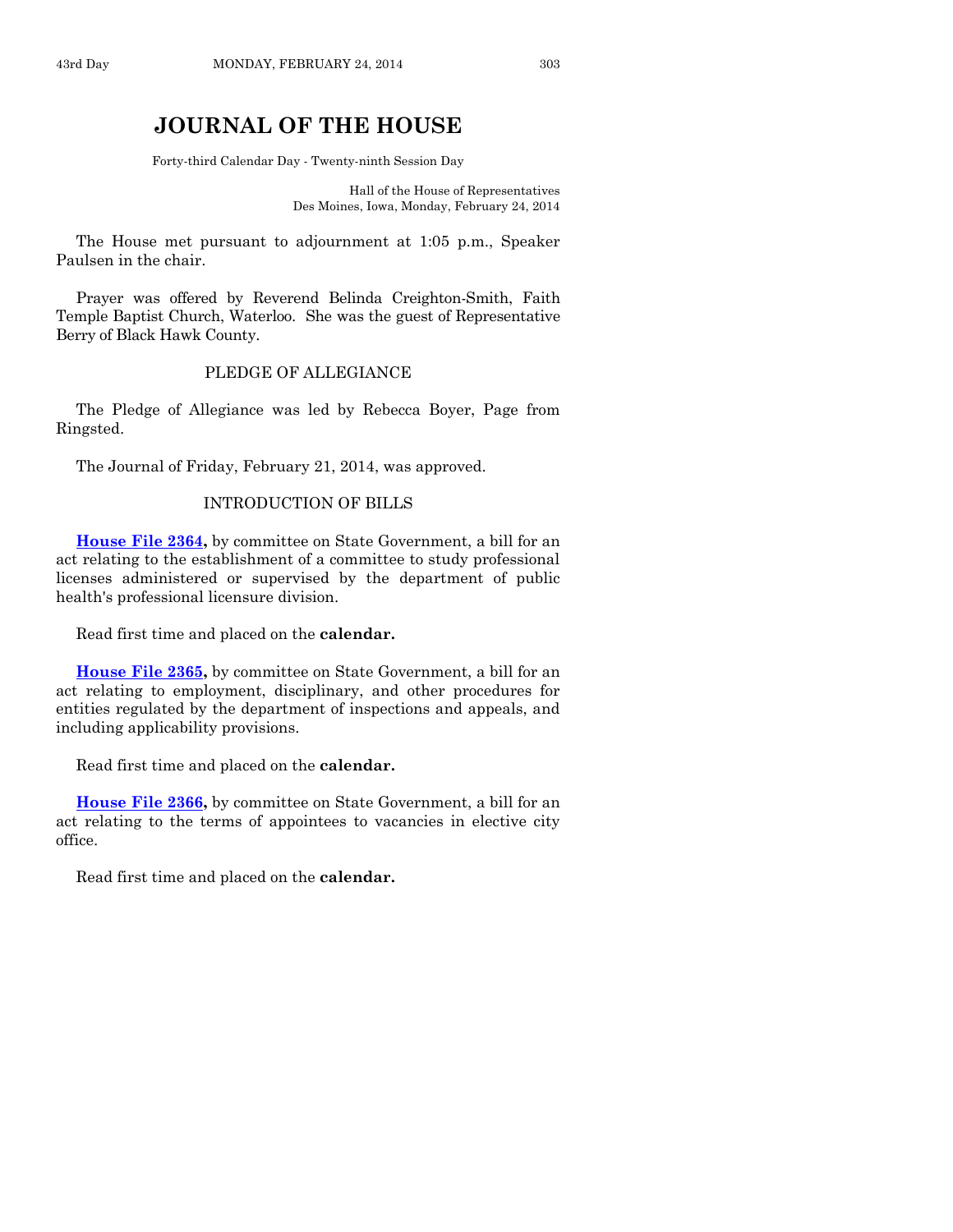**[House File 2367,](http://coolice.legis.iowa.gov/Cool-ICE/default.asp?Category=billinfo&Service=Billbook&frame=1&GA=85&hbill=HF2367)** by committee on Agriculture, a bill for an act providing for certification requirements for persons actively involved in the operation of a commercial manure service.

Read first time and placed on the **calendar.**

**[House File 2368,](http://coolice.legis.iowa.gov/Cool-ICE/default.asp?Category=billinfo&Service=Billbook&frame=1&GA=85&hbill=HF2368)** by committee on Public Safety, a bill for an act extending security freeze protection to specified individuals designated as protected consumers.

Read first time and placed on the **calendar.**

**[House File 2369,](http://coolice.legis.iowa.gov/Cool-ICE/default.asp?Category=billinfo&Service=Billbook&frame=1&GA=85&hbill=HF2369)** by committee on Commerce, a bill for an act specifying procedures applicable to claims asserting stray electric current or voltage.

Read first time and placed on the **calendar.**

**[House File 2370,](http://coolice.legis.iowa.gov/Cool-ICE/default.asp?Category=billinfo&Service=Billbook&frame=1&GA=85&hbill=HF2370)** by committee on Commerce, a bill for an act relating to the supervision of orthotist or prosthetist assistants.

Read first time and placed on the **calendar.**

**[House File 2371,](http://coolice.legis.iowa.gov/Cool-ICE/default.asp?Category=billinfo&Service=Billbook&frame=1&GA=85&hbill=HF2371)** by committee on Public Safety, a bill for an act establishing a mass notification and emergency messaging system fund.

Read first time and referred to committee on **Appropriations.**

**[House File 2372,](http://coolice.legis.iowa.gov/Cool-ICE/default.asp?Category=billinfo&Service=Billbook&frame=1&GA=85&hbill=HF2372)** by committee on Veterans Affairs, a bill for an act exempting from the individual income tax all pay received from the federal government for certain military service in support of the national guard and including retroactive applicability provisions.

Read first time and referred to committee on **Ways and Means.**

**[House File 2373,](http://coolice.legis.iowa.gov/Cool-ICE/default.asp?Category=billinfo&Service=Billbook&frame=1&GA=85&hbill=HF2373)** by committee on Economic Growth, a bill for an act allowing private employers to grant a preference in hiring and promotion to veterans and certain spouses.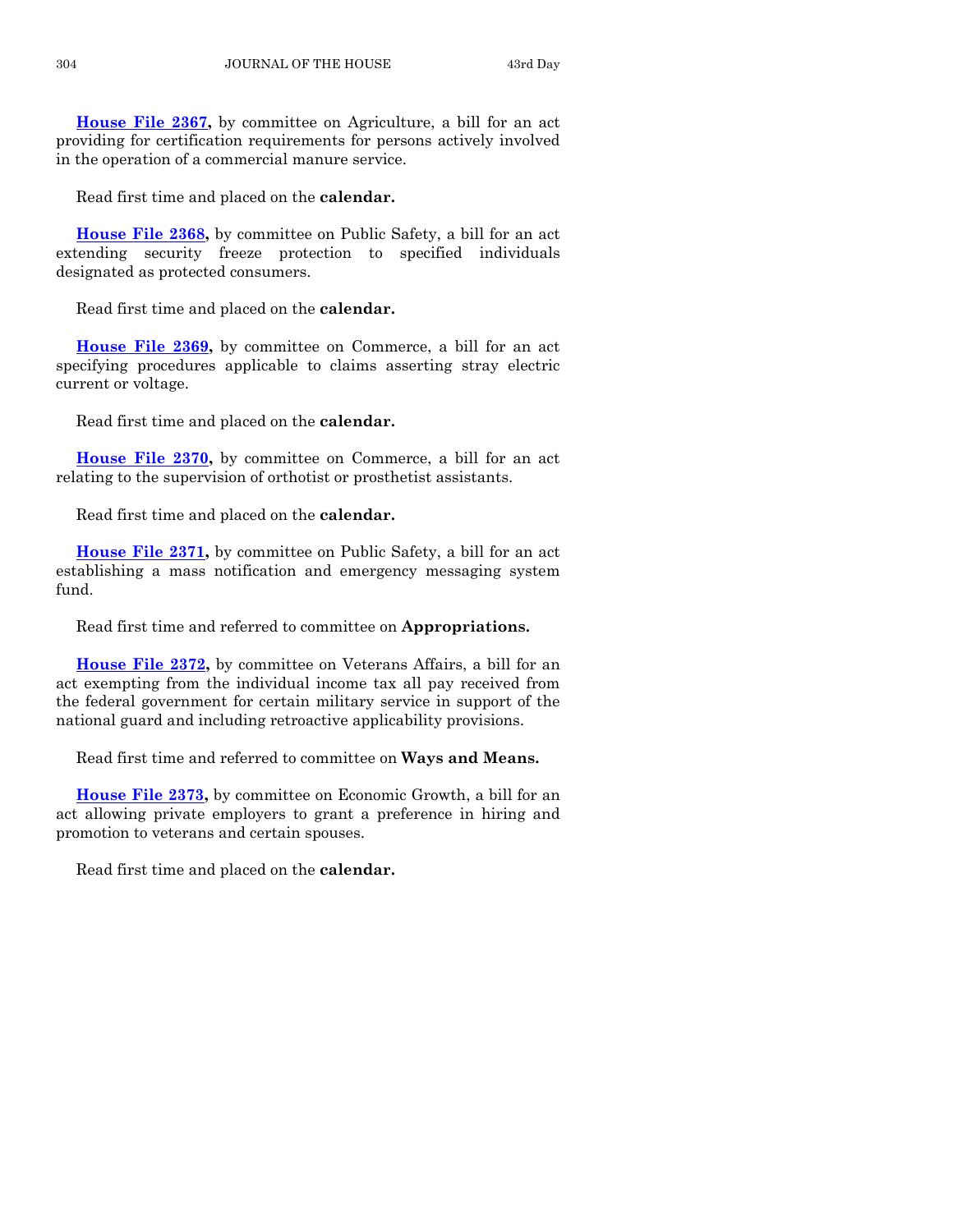#### SPECIAL PRESENTATION

Drake of Cass introduced to the House, former state legislator, Willard Jenkins.

The House rose and expressed its welcome.

On motion by Upmeyer of Cerro Gordo, the House was recessed at 1:16 p.m., until 4:00 p.m.

#### AFTERNOON SESSION

The House reconvened at 5:15 p.m., Heartsill of Marion in the chair.

#### INTRODUCTION OF BILLS

**[House Joint Resolution 2007,](http://coolice.legis.iowa.gov/Cool-ICE/default.asp?Category=billinfo&Service=Billbook&frame=1&GA=85&hbill=HJR2007)** by committee on State Government, a joint resolution nullifying racing and gaming commission rules related to the appeal of certain administrative actions and including effective date provisions.

Read first time and placed on the **calendar.**

**[House File 2374,](http://coolice.legis.iowa.gov/Cool-ICE/default.asp?Category=billinfo&Service=Billbook&frame=1&GA=85&hbill=HF2374)** by committee on Veterans Affairs, a bill for an act creating individual income tax credits for military service during certain military conflicts in Lebanon, Grenada, and Panama, and for service during certain military conflicts in the Persian Gulf, providing for penalties, and including retroactive applicability provisions.

Read first time and referred to committee on **Ways and Means.**

**[House File 2375,](http://coolice.legis.iowa.gov/Cool-ICE/default.asp?Category=billinfo&Service=Billbook&frame=1&GA=85&hbill=HF2375)** by committee on Judiciary, a bill for an act relating to the scope and nature of use restrictions on land.

Read first time and placed on the **calendar.**

**[House File 2376,](http://coolice.legis.iowa.gov/Cool-ICE/default.asp?Category=billinfo&Service=Billbook&frame=1&GA=85&hbill=HF2376)** by committee on Human Resources, a bill for an act requiring the development and use of a standard process and form for prior authorization of prescription drug benefits.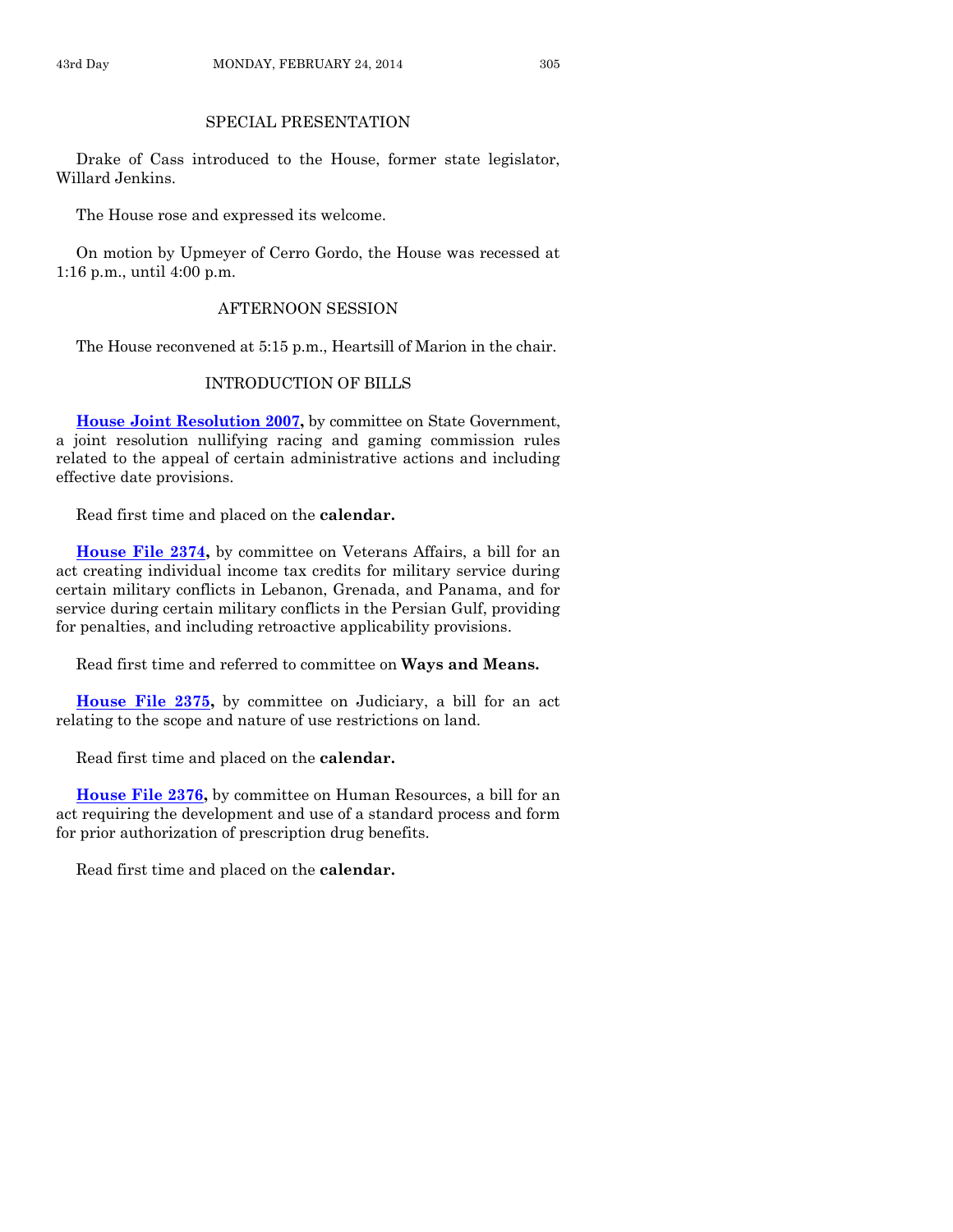**[House File 2377,](http://coolice.legis.iowa.gov/Cool-ICE/default.asp?Category=billinfo&Service=Billbook&frame=1&GA=85&hbill=HF2377)** by committee on Human Resources, a bill for an act relating to community-directed attendant care requirements, and including effective, retroactive, and applicability date provisions.

Read first time and placed on the **calendar.**

**[House File 2378,](http://coolice.legis.iowa.gov/Cool-ICE/default.asp?Category=billinfo&Service=Billbook&frame=1&GA=85&hbill=HF2378)** by committee on Human Resources, a bill for an act relating to the requirements for psychologist licensing.

Read first time and placed on the **calendar.**

**[House File 2379,](http://coolice.legis.iowa.gov/Cool-ICE/default.asp?Category=billinfo&Service=Billbook&frame=1&GA=85&hbill=HF2379)** by committee on Human Resources, a bill for an act relating to crisis stabilization programs authorized by the department of human services.

Read first time and placed on the **calendar.**

**[House File 2380,](http://coolice.legis.iowa.gov/Cool-ICE/default.asp?Category=billinfo&Service=Billbook&frame=1&GA=85&hbill=HF2380)** by committee on Human Resources, a bill for an act providing for a state child care assistance program eligibility pilot project.

Read first time and placed on the **calendar.**

**[House File 2381,](http://coolice.legis.iowa.gov/Cool-ICE/default.asp?Category=billinfo&Service=Billbook&frame=1&GA=85&hbill=HF2381)** by committee on Judiciary, a bill for an act concerning the possession of firearm suppressors.

Read first time and placed on the **calendar.**

**[House File 2382,](http://coolice.legis.iowa.gov/Cool-ICE/default.asp?Category=billinfo&Service=Billbook&frame=1&GA=85&hbill=HF2382)** by committee on State Government, a bill for an act concerning requirements for state purchasing from prison industries.

Read first time and placed on the **calendar.**

**[House File 2383,](http://coolice.legis.iowa.gov/Cool-ICE/default.asp?Category=billinfo&Service=Billbook&frame=1&GA=85&hbill=HF2383)** by committee on State Government, a bill for an act relating to fantasy sports contests.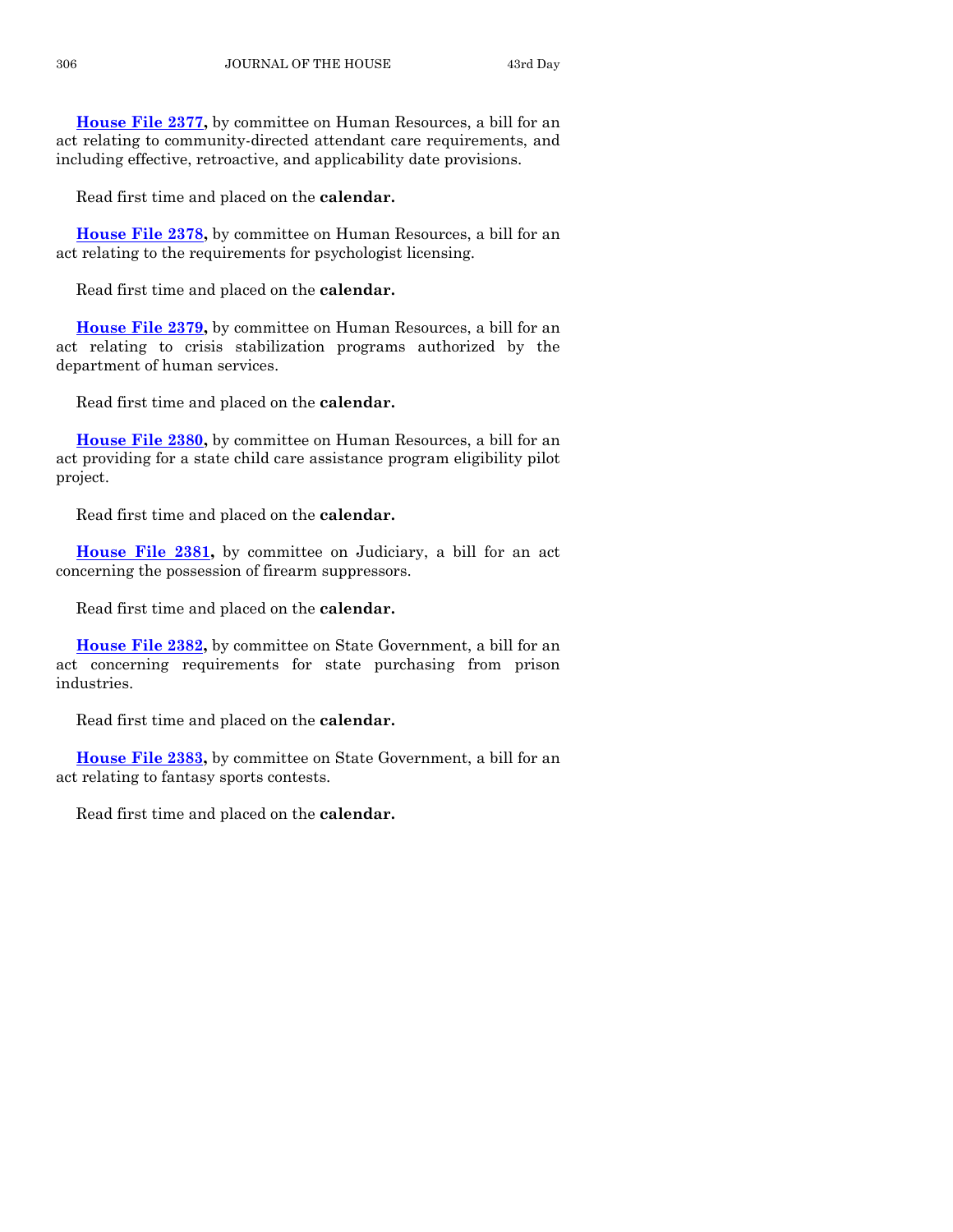**[House File 2384,](http://coolice.legis.iowa.gov/Cool-ICE/default.asp?Category=billinfo&Service=Billbook&frame=1&GA=85&hbill=HF2384)** by committee on State Government, a bill for an act concerning the Iowa public employees' retirement system and including effective date and retroactive applicability provisions.

Read first time and placed on the **calendar.**

**[House File 2385,](http://coolice.legis.iowa.gov/Cool-ICE/default.asp?Category=billinfo&Service=Billbook&frame=1&GA=85&hbill=HF2385)** by committee on State Government, a bill for an act relating to state agency decision making.

Read first time and placed on the **calendar.**

**[House File 2386,](http://coolice.legis.iowa.gov/Cool-ICE/default.asp?Category=billinfo&Service=Billbook&frame=1&GA=85&hbill=HF2386)** by committee on Judiciary, a bill for an act relating to the criminal sentencing of juveniles in district court.

Read first time and placed on the **calendar.**

**[House File 2387,](http://coolice.legis.iowa.gov/Cool-ICE/default.asp?Category=billinfo&Service=Billbook&frame=1&GA=85&hbill=HF2387)** by committee on Judiciary, a bill for an act providing for notice of garnishment and levy to a judgment debtor.

Read first time and placed on the **calendar.**

**[House File 2388,](http://coolice.legis.iowa.gov/Cool-ICE/default.asp?Category=billinfo&Service=Billbook&frame=1&GA=85&hbill=HF2388)** by committee on Education, a bill for an act relating to continuity of learning for children receiving foster care services.

Read first time and placed on the **calendar.**

**[House File 2389,](http://coolice.legis.iowa.gov/Cool-ICE/default.asp?Category=billinfo&Service=Billbook&frame=1&GA=85&hbill=HF2389)** by committee on Education, a bill for an act relating to misconduct under the code of professional conduct and ethics of the board of educational examiners and making penalties applicable.

Read first time and placed on the **calendar.**

**[House File 2390,](http://coolice.legis.iowa.gov/Cool-ICE/default.asp?Category=billinfo&Service=Billbook&frame=1&GA=85&hbill=HF2390)** by committee on Education, a bill for an act relating to certain costs under the statewide preschool program for four-year-old children and including effective date and retroactive applicability provisions.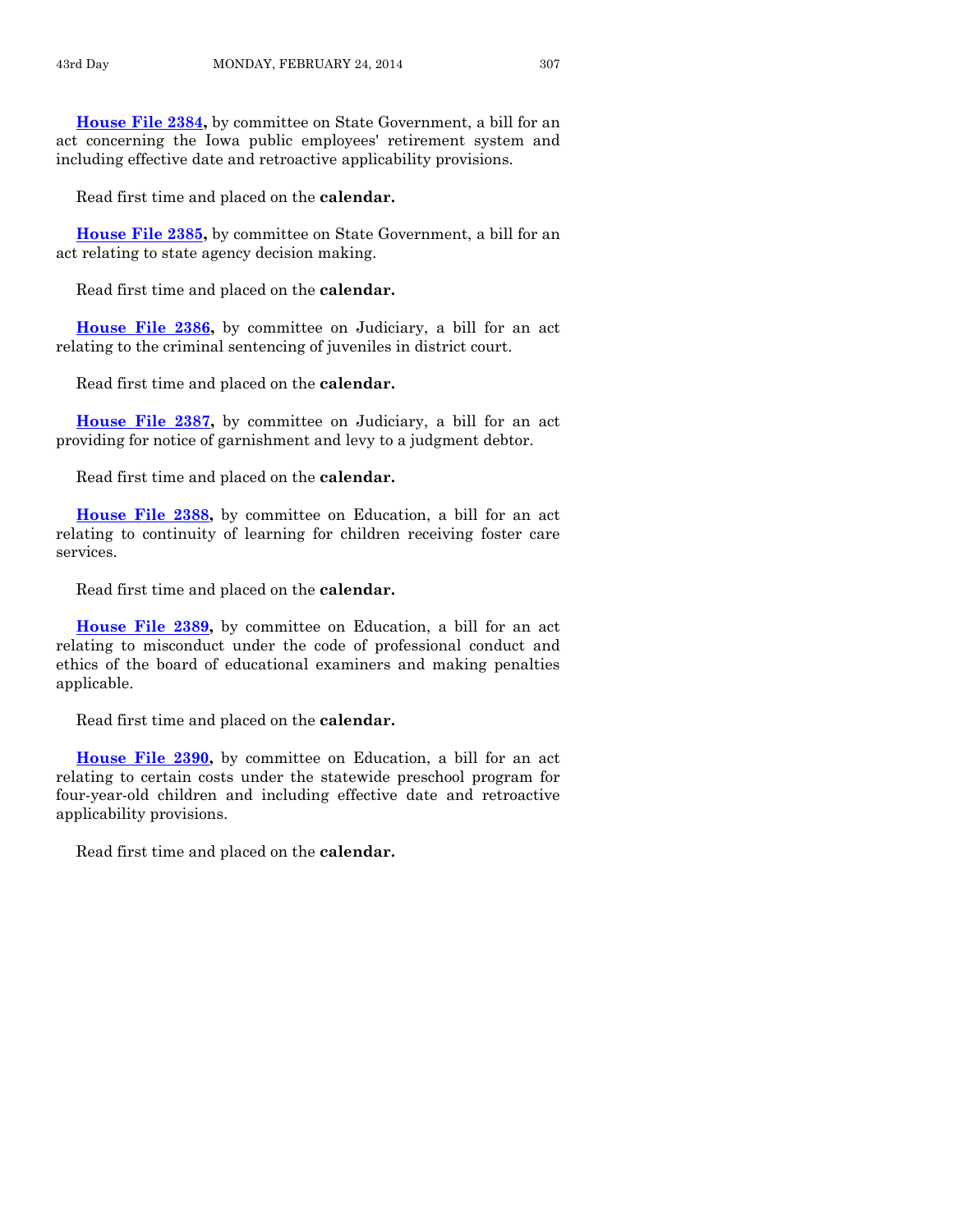308 JOURNAL OF THE HOUSE 43rd Day

#### MESSAGES FROM THE SENATE

The following messages were received from the Senate:

Mr. Speaker: I am directed to inform your honorable body that the Senate has on February 24, 2014, insisted on its amendment to [House File 381,](http://coolice.legis.iowa.gov/Cool-ICE/default.asp?Category=billinfo&Service=Billbook&frame=1&GA=85&hbill=HF381) a bill for an act concerning restrictions on dosage amounts for phenylbutazone in certain horse races, and the members of the Conference Committee on the part of the Senate are: The Senator from Black Hawk, Senator Danielson; the Senator from Linn, Senator Horn; the Senator from Jackson, Senator Bowman; the Senator from Woodbury, Senator Bertrand; the Senator from Dallas, Senator Schneider.

Also: That the Senate has on February 24, 2014, passed the following bill in which the concurrence of the Senate was asked:

[House File 2131,](http://coolice.legis.iowa.gov/Cool-ICE/default.asp?Category=billinfo&Service=Billbook&frame=1&GA=85&hbill=HF2131) a bill for an act modifying provisions applicable to the recording of a mortgage or deed of trust executed by a transmitting utility.

Also: That the Senate has on February 24, 2014, passed the following bill in which the concurrence of the Senate was asked:

[House File 2216,](http://coolice.legis.iowa.gov/Cool-ICE/default.asp?Category=billinfo&Service=Billbook&frame=1&GA=85&hbill=HF2216) a bill for an act concerning the definition of off-road utility vehicle for purposes of regulation by the department of natural resources.

Also: That the Senate has on February 24, 2014, passed the following bill in which the concurrence of the House is asked:

[Senate File 2056,](http://coolice.legis.iowa.gov/Cool-ICE/default.asp?Category=billinfo&Service=Billbook&frame=1&GA=85&hbill=SF2056) a bill for an act relating to whole grade sharing incentives for school districts.

Also: That the Senate has on February 24, 2014, passed the following bill in which the concurrence of the House is asked:

[Senate File 2080,](http://coolice.legis.iowa.gov/Cool-ICE/default.asp?Category=billinfo&Service=Billbook&frame=1&GA=85&hbill=SF2080) a bill for an act relating to exchanging information contained in the Iowa information program for drug prescribing and dispensing.

Also: That the Senate has on February 24, 2014, passed the following bill in which the concurrence of the House is asked:

[Senate File 2083,](http://coolice.legis.iowa.gov/Cool-ICE/default.asp?Category=billinfo&Service=Billbook&frame=1&GA=85&hbill=SF2083) a bill for an act concerning licensure requirements for dietetics as established or approved by the academy of nutrition and dietetics.

Also: That the Senate has on February 24, 2014, passed the following bill in which the concurrence of the House is asked:

[Senate File 2091,](http://coolice.legis.iowa.gov/Cool-ICE/default.asp?Category=billinfo&Service=Billbook&frame=1&GA=85&hbill=SF2091) a bill for an act relating to common forms of co-ownership of real property and including effective date and applicability provisions.

Also: That the Senate has on February 24, 2014, passed the following bill in which the concurrence of the House is asked: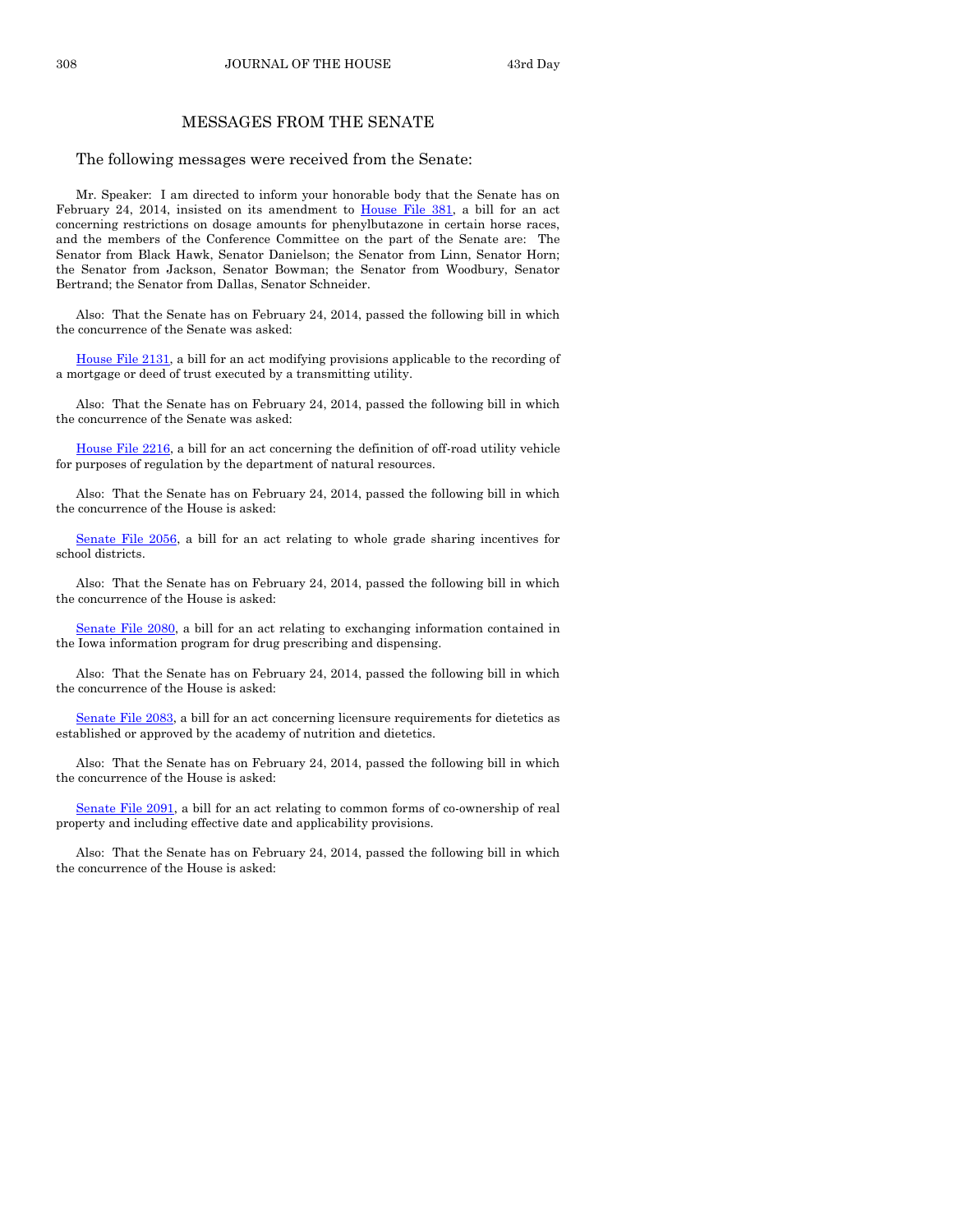Senate [File 2092,](http://coolice.legis.iowa.gov/Cool-ICE/default.asp?Category=billinfo&Service=Billbook&frame=1&GA=85&hbill=SF2092) a bill for an act relating to the criminal offense of fraudulent practice and making penalties applicable.

Also: That the Senate has on February 24, 2014, passed the following bill in which the concurrence of the House is asked:

[Senate File 2095,](http://coolice.legis.iowa.gov/Cool-ICE/default.asp?Category=billinfo&Service=Billbook&frame=1&GA=85&hbill=SF2095) a bill for an act authorizing the placement of a child in group or family foster care pursuant to a consent decree entered in juvenile court.

Also: That the Senate has on February 24, 2014, passed the following bill in which the concurrence of the House is asked:

[Senate File 2104,](http://coolice.legis.iowa.gov/Cool-ICE/default.asp?Category=billinfo&Service=Billbook&frame=1&GA=85&hbill=SF2104) a bill for an act relating to the regulation of insurance company holding systems and providing assessments and penalties.

Also: That the Senate has on February 24, 2014, passed the following bill in which the concurrence of the House is asked:

[Senate File 2105,](http://coolice.legis.iowa.gov/Cool-ICE/default.asp?Category=billinfo&Service=Billbook&frame=1&GA=85&hbill=SF2105) a bill for an act relating to various matters involving insurance and the insurance division of the department of commerce and including applicability provisions.

Also: That the Senate has on February 24, 2014, passed the following bill in which the concurrence of the House is asked:

[Senate File 2109,](http://coolice.legis.iowa.gov/Cool-ICE/default.asp?Category=billinfo&Service=Billbook&frame=1&GA=85&hbill=SF2109) a bill for an act modifying the periods of time to bring civil and criminal actions relating to the commission of sex offenses against minors.

Also: That the Senate has on February 24, 2014, passed the following bill in which the concurrence of the House is asked:

[Senate File 2118,](http://coolice.legis.iowa.gov/Cool-ICE/default.asp?Category=billinfo&Service=Billbook&frame=1&GA=85&hbill=SF2118) a bill for an act relating to domestic abuse protective orders and pets or companion animals owned or held by a petitioner, respondent, or minor child of the petitioner or respondent in a domestic abuse case.

Also: That the Senate has on February 24, 2014, passed the following bill in which the concurrence of the House is asked:

[Senate File 2120,](http://coolice.legis.iowa.gov/Cool-ICE/default.asp?Category=billinfo&Service=Billbook&frame=1&GA=85&hbill=SF2120) a bill for an act relating to the use of professional titles or abbreviations by advanced registered nurse practitioners.

Also: That the Senate has on February 24, 2014, passed the following bill in which the concurrence of the House is asked:

[Senate File 2121,](http://coolice.legis.iowa.gov/Cool-ICE/default.asp?Category=billinfo&Service=Billbook&frame=1&GA=85&hbill=SF2121) a bill for an act making changes to the controlled substance schedules, and providing penalties.

Also: That the Senate has on February 24, 2014, passed the following bill in which the concurrence of the House is asked: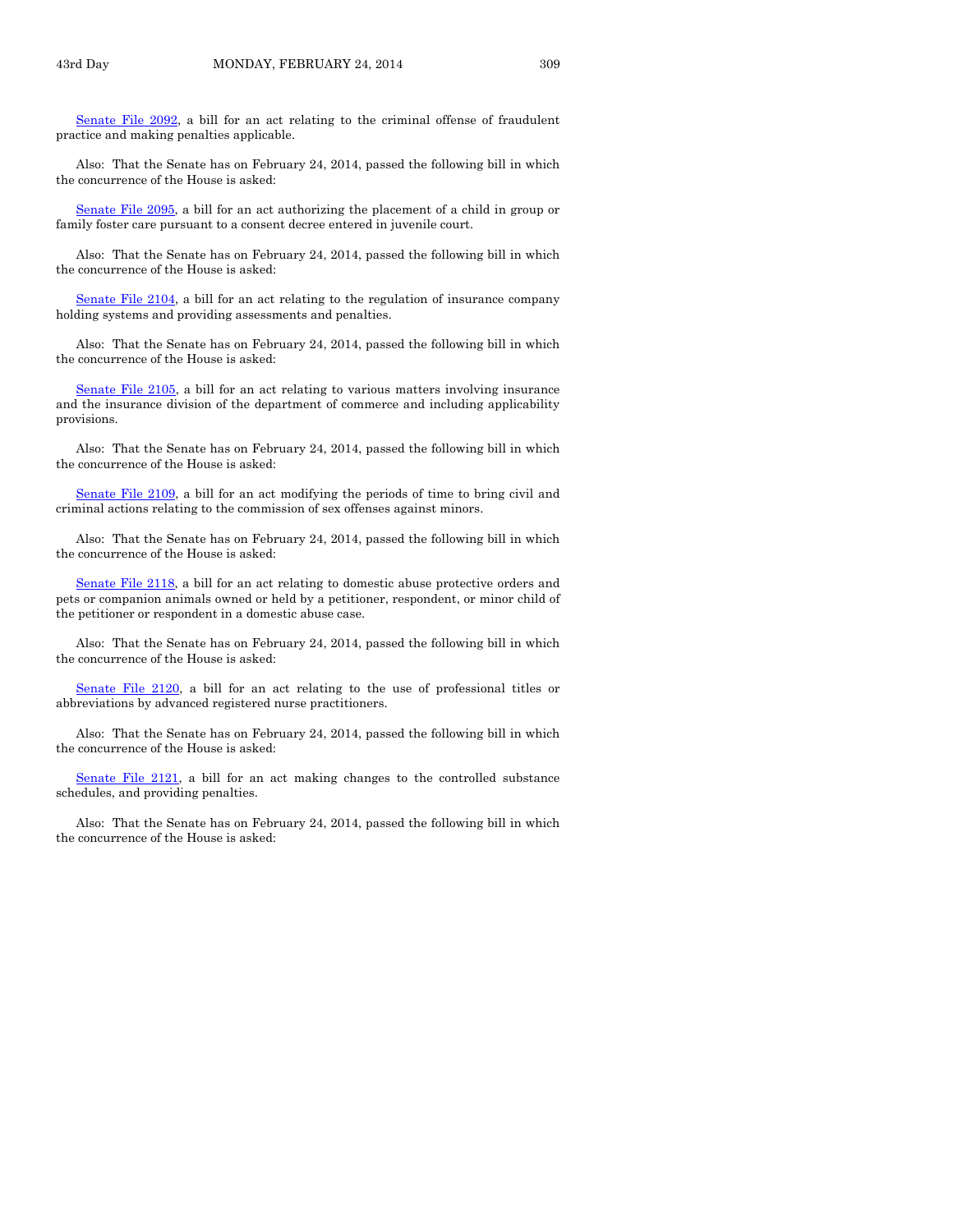[Senate File 2131,](http://coolice.legis.iowa.gov/Cool-ICE/default.asp?Category=billinfo&Service=Billbook&frame=1&GA=85&hbill=SF2131) a bill for an act relating to standard valuation and standard forfeiture provisions for life insurance policies or contracts and including applicability provisions.

Also: That the Senate has on February 24, 2014, passed the following bill in which the concurrence of the House is asked:

[Senate File 2187,](http://coolice.legis.iowa.gov/Cool-ICE/default.asp?Category=billinfo&Service=Billbook&frame=1&GA=85&hbill=SF2187) a bill for an act requiring the Iowa law enforcement academy to develop training standards for the use of electronic weapons, including stun guns and tasers, by law enforcement agencies throughout the state.

Also: That the Senate has on February 24, 2014, passed the following bill in which the concurrence of the House is asked:

[Senate File 2189,](http://coolice.legis.iowa.gov/Cool-ICE/default.asp?Category=billinfo&Service=Billbook&frame=1&GA=85&hbill=SF2189) a bill for an act requiring the department of transportation to display, under certain circumstances, the descriptive information of a cognitively impaired missing person on the dynamic message signs of the department.

Also: That the Senate has on February 24, 2014, passed the following bill in which the concurrence of the House is asked:

[Senate File 2190,](http://coolice.legis.iowa.gov/Cool-ICE/default.asp?Category=billinfo&Service=Billbook&frame=1&GA=85&hbill=SF2190) a bill for an act requiring rulemaking for the use of restraints against a pregnant inmate or detainee, and including effective date provisions.

Also: That the Senate has on February 24, 2014, passed the following bill in which the concurrence of the House is asked:

[Senate File 2192,](http://coolice.legis.iowa.gov/Cool-ICE/default.asp?Category=billinfo&Service=Billbook&frame=1&GA=85&hbill=SF2192) a bill for an act relating to the definition of motorized bicycle.

Also: That the Senate has on February 24, 2014, passed the following bill in which the concurrence of the House is asked:

[Senate File 2197,](http://coolice.legis.iowa.gov/Cool-ICE/default.asp?Category=billinfo&Service=Billbook&frame=1&GA=85&hbill=SF2197) a bill for an act relating to certain conditional permits issued by the department of natural resources relating to air and water quality.

MICHAEL E. MARSHALL, Secretary

#### SUBCOMMITTEE ASSIGNMENT

#### **[House File](http://coolice.legis.iowa.gov/Cool-ICE/default.asp?Category=billinfo&Service=Billbook&frame=1&GA=85&hbill=HF2299) 2299**

Local Government: Fisher, Chair; Gassman and Kressig.

#### AMENDMENTS FILED

 $-8017$  $-8017$  H.F.  $2361$  Wolfe of Clinton

H–[8018](http://coolice.legis.iowa.gov/Cool-ICE/default.asp?Category=billinfo&Service=Billbook&frame=1&GA=85&hbill=H8018) H.F. [2275](http://coolice.legis.iowa.gov/Cool-ICE/default.asp?Category=billinfo&Service=Billbook&frame=1&GA=85&hbill=HF2275) Windschitl of Harrison Hess of Clay Heaton of Henry